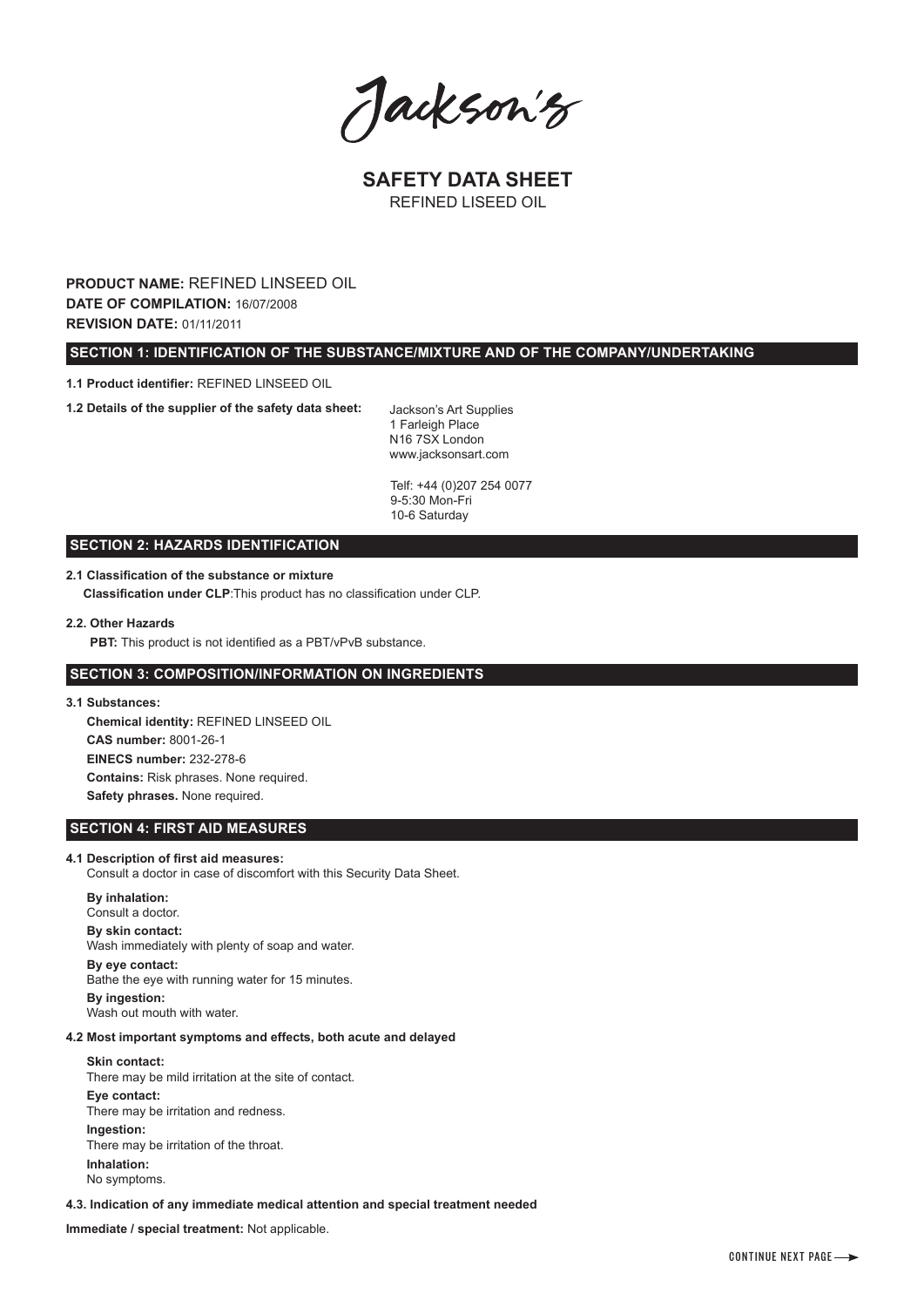# **SECTION 5: FIREFIGHTING MEASURES**

## **5.1 Extinguishing media:**

Suitable extinguishing media for the surrounding fire should be used. Use water spray to cool containers.

**5.2 Special hazards arising from the substance or mixture**

**Exposure hazards:** In combustion emits toxic fumes.

#### **5.3 Advice for fire-fighters**

Wear self-contained breathing apparatus. Wear protective clothing to prevent contact with skin and eyes.

## **SECTION 6: ACCIDENTAL RELEASE MEASURES**

#### **6.1 Personal precautions, protective equipment and emergency procedures**

Refer to section 8 of SDS for personal protection details. Turn leaking containers leakside up to prevent the escape of liquid. Mark out the contaminated area with signs and prevent access to unauthorised personnel.

#### **6.2 Environmental precautions**

Do not discharge into drains or rivers. Contain the spillage using bunding.

**6.3 Methods and material for containment and cleaning up**

Absorb into dry earth or sand. Transfer to a closable, labelled salvage container for disposal by an appropriate method.

#### **6.4 Reference to other sections**

Refer to section 8 of SDS.

## **SECTION 7: HANDLING AND STORAGE**

#### **7.1 Precautions for safe handling**

 **Handling requirements:** Ensure there is sufficient ventilation of the area.

- **7.2 Conditions for safe storage, including any incompatibilities Storage conditions:** Store in a cool, well ventilated area. Keep container tightly closed.  **Suitable packaging:** Must only be kept in original packaging.
- **7.3 Specific end use(s)**

 **Specific end use(s):** No data available.

## **SECTION 8: EXPOSURE CONTROLS/PERSONAL PROTECTION**

#### **8.1 Control parameters**

**Workplace exposure limits:** No data available. **DNEL / PNEC:** No data available.

# **8.2 Exposure controls**

 **Engineering measures:** Use in accordance with good industrial practise.  **Respiratory protection:** Respiratory protection not required.  **Hand protection:** Protective gloves.  **Eye protection:** Safety glasses. Ensure eye bath is to hand. **Skin protection: Protective clothing.** 

#### **SECTION 9: PHYSICAL AND CHEMICAL PROPERTIES**

#### **9.1 Information on basic physical and chemical properties**

 **State:** Liquid  **Colour:** Yellow-Brown  **Odour:** Characteristic odour  **Evaporation rate:** Negligible  **Oxidising:** Non-oxidising (by EC criteria)  **Solubility in water:** Insoluble  **Viscosity:** Oily  **Kinematic viscosity:** 1/5poise  **Viscosity test method:** Kinematic viscosity in 10-6 m2/s at 40°C (ISO 3104/3105)  **Flash point°C:** 230  **Relative density:** 0.94

## **9.2 Other information**

No data available.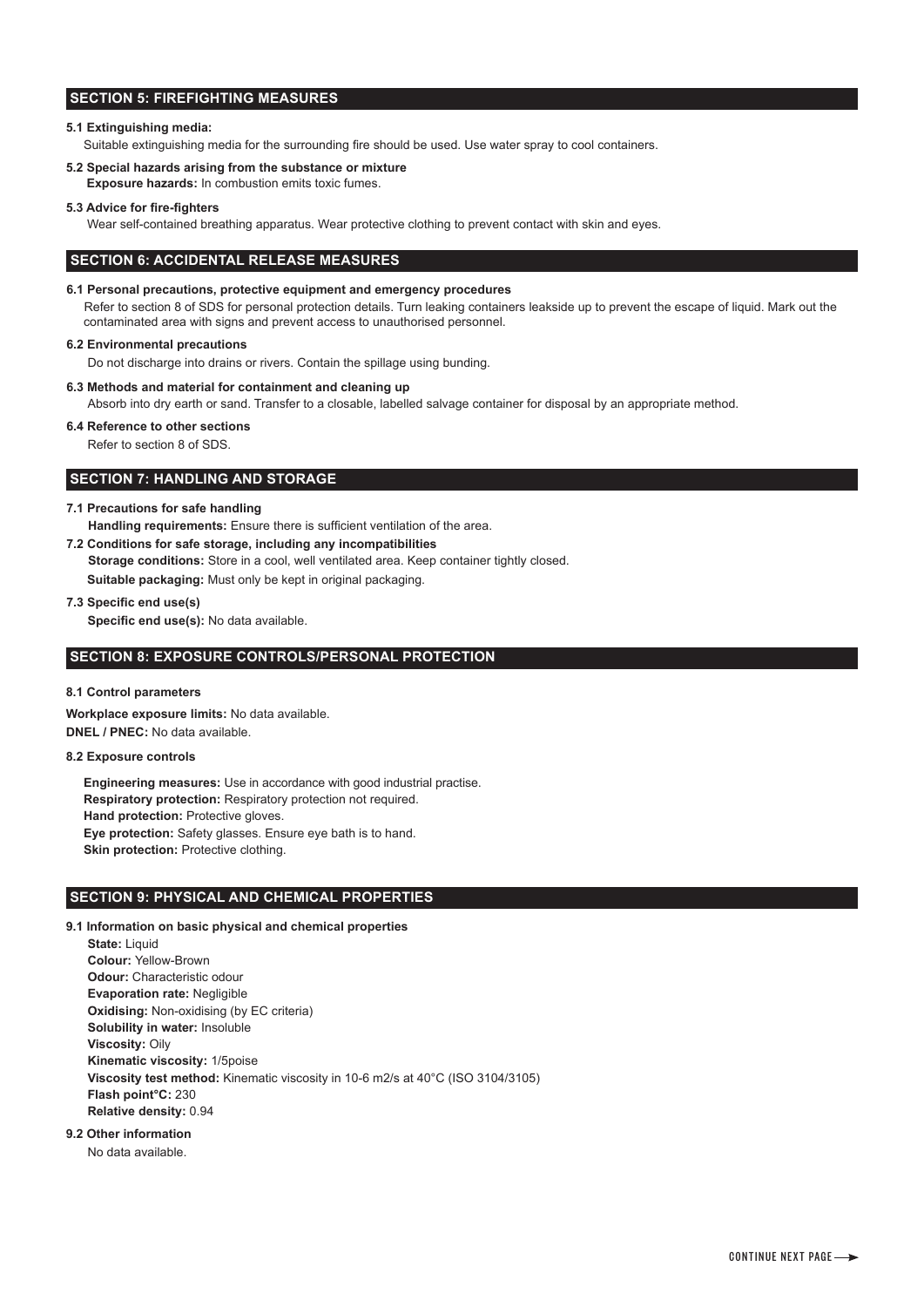# **SECTION 10: STABILITY AND REACTIVITY**

 **Reactivity:** Stable under recommended transport or storage conditions.

 **Chemical stability:** Stable under normal conditions.

 **Hazardous reactions:** Hazardous reactions will not occur under normal transport or storage conditions. Decomposition may occur on expo sure to conditions or materials listed below.

 **Conditions to avoid:** Heat.

 **Materials to avoid:** Strong oxidising agents. Strong acids.

 **Hazardous decomposition products:** In combustion emits toxic fumes.

## **SECTION 11: TOXICOLOGICAL INFORMATION**

**11.1 Information on toxicological effects**

 **Toxicity values:** No data available.

## **Symptoms / routes of exposure:**

**Skin contact:** There may be mild irritation at the site of contact.  **Eye contact:** There may be irritation and redness.  **Ingestion:** There may be irritation of the throat.  **Inhalation:** No symptoms.

## **SECTION 12: ECOLOGICAL INFORMATION**

 **Ecotoxicity values:** No data available.  **Persistence and degradability:** Biodegradable.  **Bioaccumulative potential:** No bioaccumulation potential.  **Mobility:** Readily absorbed into soil. **PBT identification:** This product is not identified as a PBT/vPvB substance.  **Other adverse effects:** Negligible ecotoxicity.

## **SECTION 13: DISPOSAL**

 **Disposal operations:** The relevant EC directives and local, regional and national regulations must be complied with.

 **Recovery operations:** Treat as a solid combustible materials and dispose in accordance with local regulations.

 **Disposal of packaging:** Dispose of as normal industrial waste.

 **NB:** The user's attention is drawn to the possible existence of regional or national regulations regarding disposal.

# **SECTION 14: TRANSPORT INFORMATION**

 **UN Number:** UN1263

 **UN Shipping Name:** Paint Related Material. LINSEED OIL NON HAZARDOUS

 **Transport class:** 3

 **Packing Group:** III

 **Environmentally hazardous:** NO

**14.1 Special precautions for user** 

 **Special precautions:** No special precautions.

 **Tunnel code:** D/E

 **Transport category:** 1

# **SECTION 15: REGULATORY INFORMATION**

 **Safety, health and environmental regulations/legislation specific for the substance or mixture Chemical safety assessment:** A chemical safety assessment has not been carried out for the substance or the mixture by the supplier.